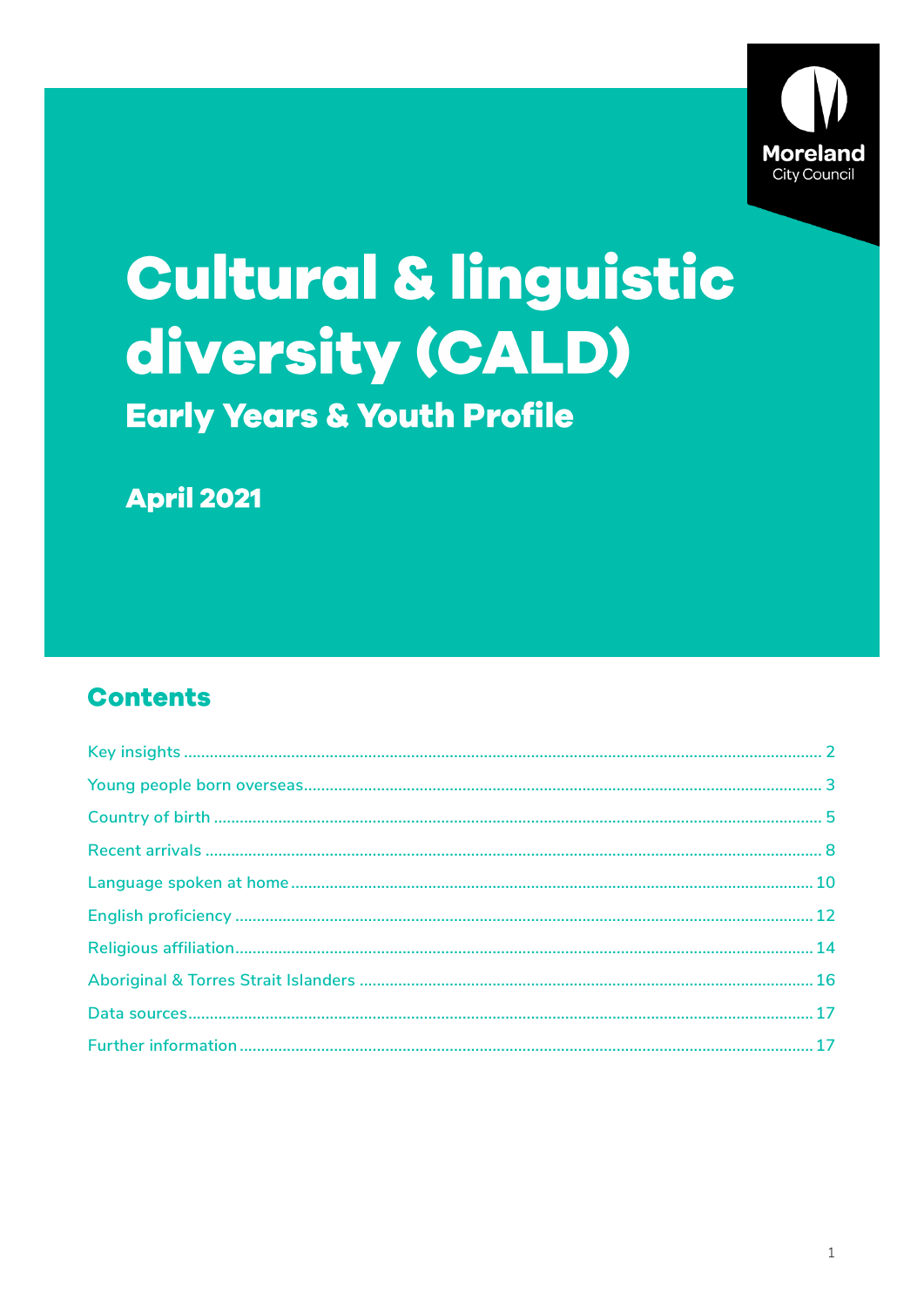# <span id="page-1-0"></span>**Key insights**

Moreland is at or above the regional average for the following areas:

- Language other than English spoken at home: One third (33%) of young people aged 0-24 in Moreland speak a language other than English at home. This is higher than the average for Greater Melbourne (30%) and is likewise consistently higher than the Greater Melbourne average across all four age cohorts. The highest proportion of young people who speak a language other than English at home were those aged 18-24. The most common languages spoken at home by children and young people in Moreland were Arabic, Urdu, and Greek.
- English proficiency: A higher percentage of young people in Moreland were proficient in English (98.5%) than the Greater Melbourne average (97%). This percentage is also much higher for young people in Moreland than the overall population of Moreland (93.6%). Over half of young people in Moreland who were not proficient in English in 2016 were new arrivals in Australia (arriving in Australia between 2012-2016).
- Religious affiliation: 57% of young people aged 0-24 in Moreland identify as having a religious affiliation. This is slightly higher than the Greater Melbourne average of 56.1%. The most common religious affiliations in Moreland for young people aged 0-24 in 2016 were Christianity (39%), No religious affiliation (37%), and Islam (17%).
- Recent arrivals: A higher percentage of young people in Moreland were recent arrivals (arriving in Australia within the past 5 years) in 2016 (10%) than the Greater Melbourne average (9%). The percentage of recent arrivals was especially high among young people aged 18-24, of whom 19% arrived in Australia between 2012-2016. The most common countries of birth for recent arrivals aged 0-24 in Moreland in 2016 were Pakistan (14%), India (13%), and Nepal (13%).

Moreland is **below** the regional average for the following areas:

- Aboriginal & Torres Strait Islanders: 0.73% of young people aged 0-24 in Moreland identify as Aboriginal, Torres Strait Islander, or both Aboriginal and Torres Strait Islander. This is slightly lower than the Greater Melbourne average of 0.85%.
- Born overseas: 16% of young people aged 0-24 were born overseas. This is lower than the Greater Melbourne average (18%). The most common countries of birth other than Australia for people aged 0-24 years were: Pakistan (2.0%), India (1.7%), and China (1.6%).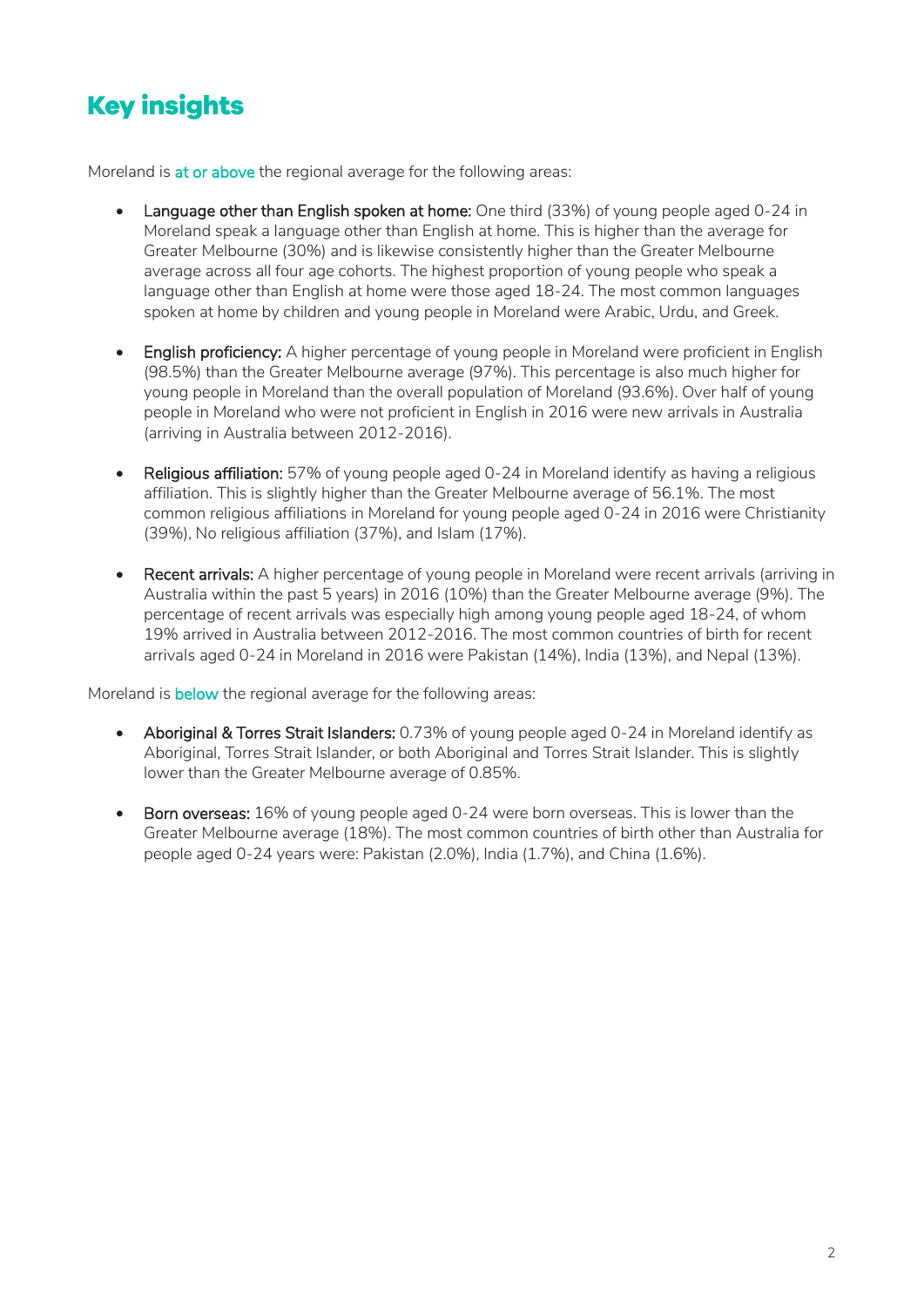## <span id="page-2-0"></span>**Young people born overseas**

Children and young people who were born overseas are people aged 0-24 who were born in a country other than Australia and migrated to Australia at some point in their life. Those who arrived in the last five years are considered "new arrivals". According to the Australian Research Alliance for Children and Youth, young people born overseas may experience marginalisation in relation to housing, health, education, employment and access to social and recreational opportunities $^{\rm 1}$ .

## **Birthplace by age group**

In Moreland, 16% of young people aged 0-24 in Moreland were born overseas in 2016. This is over 7,200 children and young people. A lower percentage of children and young people in Moreland were born overseas than the Greater Melbourne average (18%).

Over one quarter of young people aged 18-24 were born overseas. This proportion was still lower than the Greater Melbourne average for the same age group (31%).

| Age group     | <b>Moreland</b>   |               |                                       | <b>Greater Melbourne</b>              |  |
|---------------|-------------------|---------------|---------------------------------------|---------------------------------------|--|
|               | Born in Australia | Born overseas | % born overseas of<br>total age group | % born overseas of total age<br>group |  |
| $0-4$ years   | 8,992             | 664           | 6.5%                                  | 5.4%                                  |  |
| 5-11 years    | 9,711             | 1,364         | 11.6%                                 | 12.6%                                 |  |
| $12-17$ years | 6,663             | 934           | 11.6%                                 | 17.6%                                 |  |
| 18-24 years   | 10,858            | 4,195         | 26.2%                                 | 30.8%                                 |  |
| <b>Total</b>  | 36,222            | 7,243         | 15.7%                                 | 18.0%                                 |  |

Table. Individuals born overseas by age group in Moreland and Greater Melbourne 2016

Source: Australian Bureau of Statistics Population Census 2016

-



#### Percent of population born overseas by age group in Moreland and Greater Melbourne 2016

<sup>1</sup> Australian Research Alliance for Children & Youth 2007, 'Multicultural Youth in Australia: Settlement and Transition', pp. 1-43.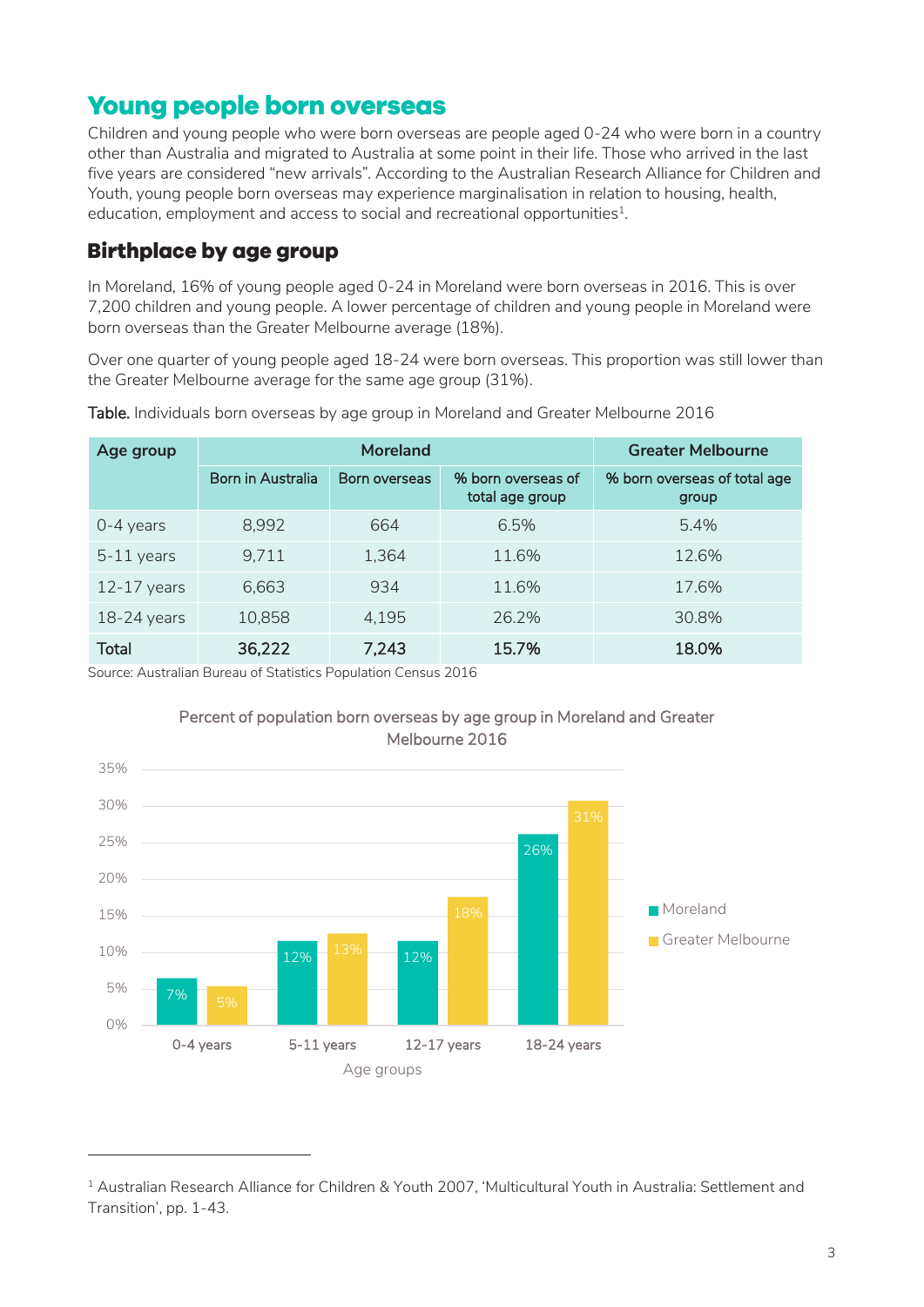## **Birthplace by suburb**

In 2016, the suburbs with the highest number of individuals aged 0-24 years born overseas were Glenroy (1,993), Brunswick (1,514), and Fawkner (1,334).

| <b>Suburb</b>         | 0-4 years | 5-11 years | $12-17$ years | <b>18-24 years</b> | <b>Total</b> |
|-----------------------|-----------|------------|---------------|--------------------|--------------|
| <b>Brunswick</b>      | 120       | 157        | 118           | 1,119              | 1,514        |
| <b>Brunswick Fast</b> | 49        | 102        | 50            | 468                | 669          |
| <b>Brunswick West</b> | 105       | 140        | 97            | 735                | 1,077        |
| Coburg                | 165       | 222        | 150           | 735                | 1,272        |
| Coburg North          | 5         | 83         | 57            | 205                | 350          |
| Fawkner               | 189       | 384        | 224           | 537                | 1,334        |
| Glenroy               | 264       | 434        | 307           | 988                | 1,993        |
| Gowanbrae             | 16        | 21         | 19            | 41                 | 97           |
| Oak Park              | 38        | 82         | 62            | 135                | 317          |
| Hadfield              | 41        | 73         | 55            | 90                 | 259          |
| Pascoe Vale           | 38        | 92         | 85            | 358                | 573          |
| Pascoe Vale South     | 38        | 92         | 85            | 115                | 330          |

Table. Suburb breakdown of young people born overseas



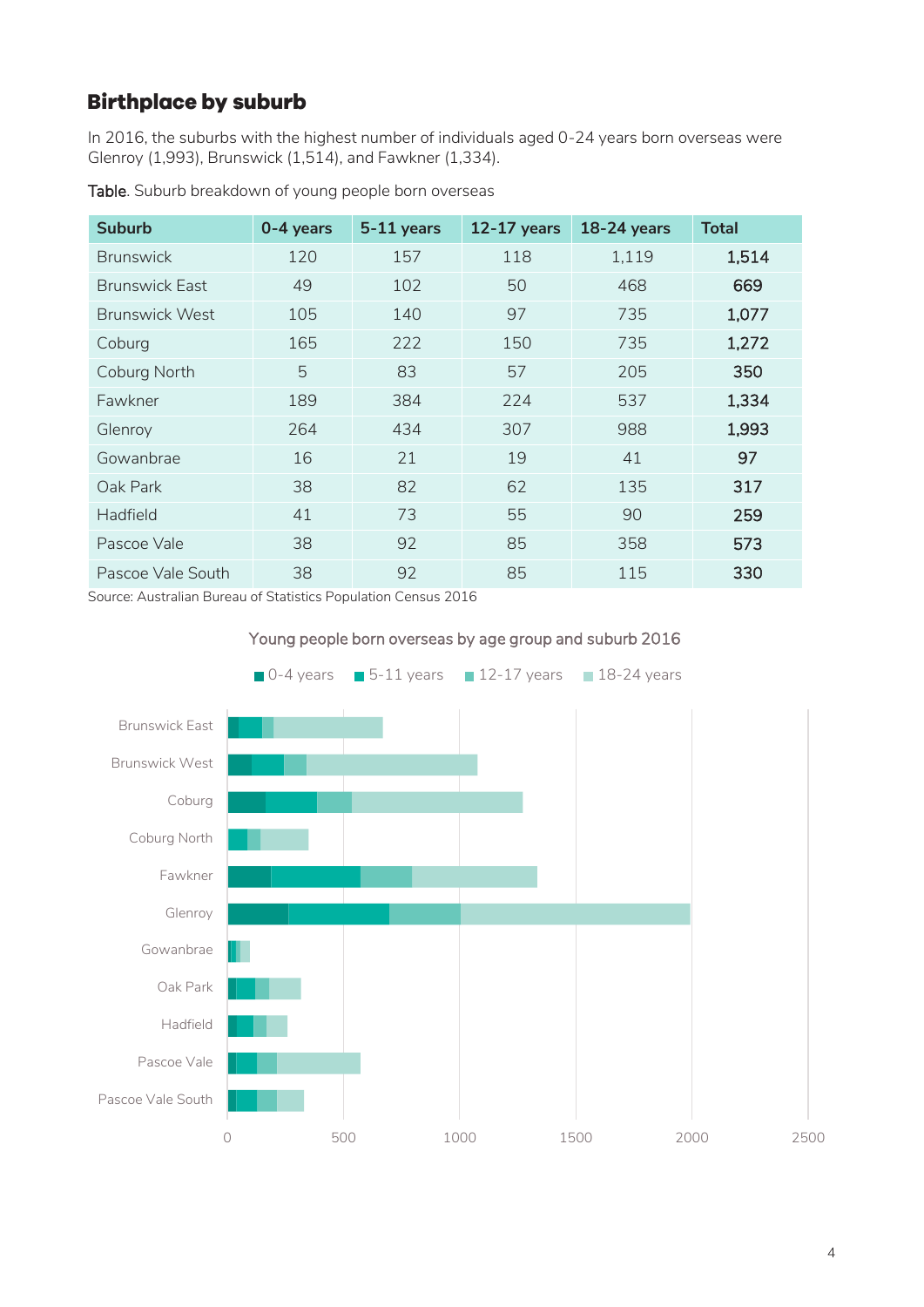# <span id="page-4-0"></span>**Country of birth**

## **Country of birth (Overall 0-24 years)**

The most common countries of birth in 2016 for young people aged 0-24 who are born overseas were Pakistan (2.0%), India (1.7%), China (1.6%), and Nepal (1.4%).

| Country                          | <b>Total</b> | % of all 0-24-year-olds |
|----------------------------------|--------------|-------------------------|
| Australia                        | 36,222       | 78.6%                   |
| Not stated                       | 2,625        | 5.7%                    |
| Pakistan                         | 899          | 2.0%                    |
| India                            | 798          | 1.7%                    |
| China (excludes SARs and Taiwan) | 759          | 1.6%                    |
| Nepal                            | 633          | 1.4%                    |
| New Zealand                      | 450          | 1.0%                    |
| England                          | 361          | 0.8%                    |
| Malaysia                         | 202          | 0.4%                    |
| Philippines                      | 187          | 0.4%                    |

Table. Top 10 countries of birth for young people in Moreland 2016

Source: Australian Bureau of Statistics Population Census 2016





 $\blacksquare$  0-4  $\blacksquare$  5-11  $\blacksquare$  12-17  $\blacksquare$  18-24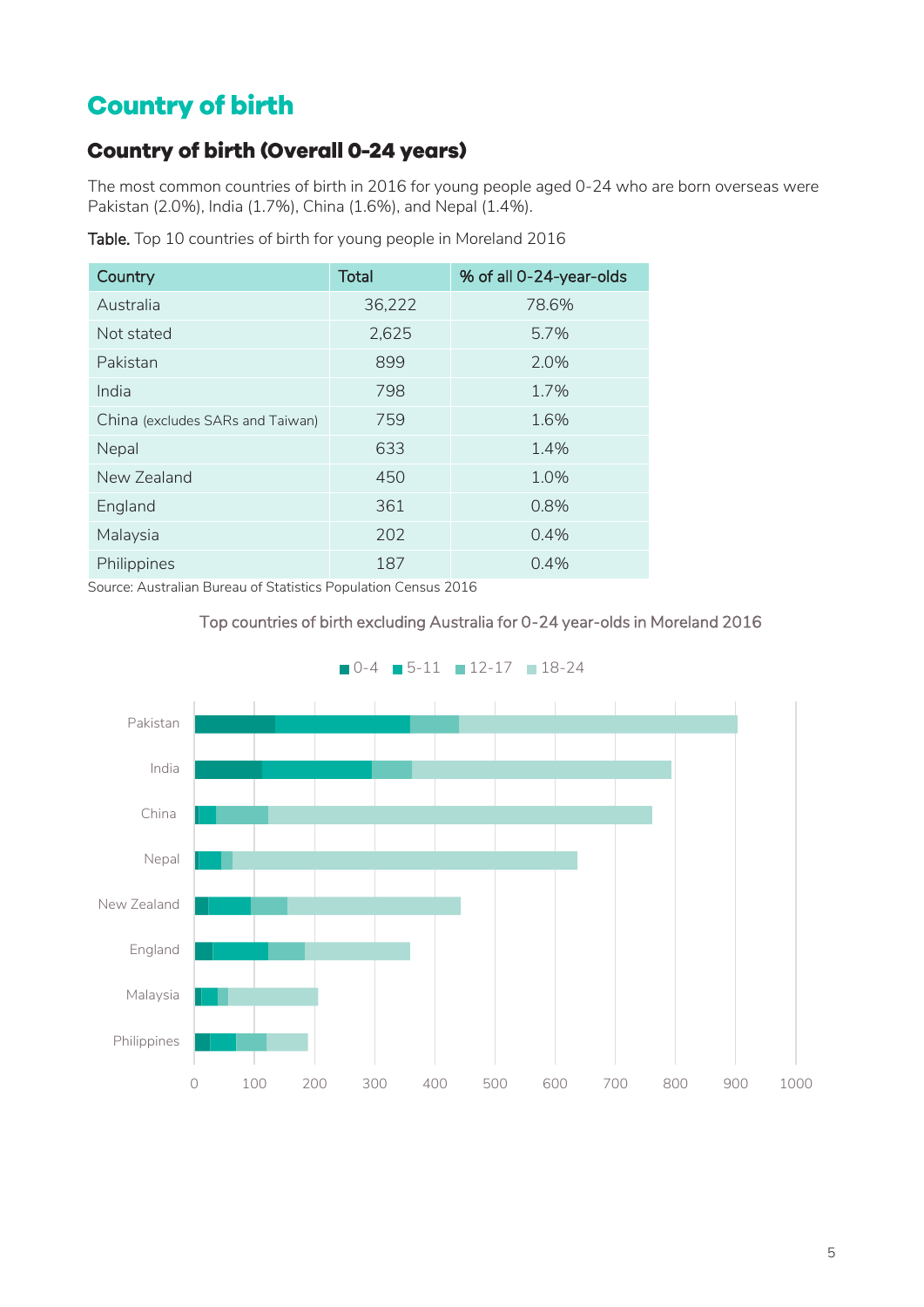#### **Country of birth (0-4 year age group)**

The most common countries of birth other than Australia for children aged 0-4 years in Moreland were Pakistan (1.3%), India (1.1%), Indonesia (0.4%), and Saudi Arabia (0.4%).

| Country      | Moreland | % of all 0-4-year-olds |
|--------------|----------|------------------------|
| Australia    | 8,992    | 87.6%                  |
| Not stated   | 605      | 5.9%                   |
| Pakistan     | 135      | 1.3%                   |
| India        | 113      | 1.1%                   |
| Indonesia    | 44       | 0.4%                   |
| Saudi Arabia | 37       | 0.4%                   |
| England      | 31       | 0.3%                   |
| Philippines  | 27       | 0.3%                   |
| New Zealand  | 24       | 0.2%                   |
| Sri Lanka    | 22       | 0.2%                   |

Table. Top 10 countries of birth for 0-4-year-olds in Moreland 2016

Source: Australian Bureau of Statistics Population Census 2016

#### **Country of birth (5-11 year age group)**

The most common countries of birth other than Australia for children aged 5-11 years in Moreland were Pakistan (1.9%), India (1.6%), England (0.8%), and New Zealand (0.6%).

Table. Top 10 countries of birth for 5-11-year-olds in Moreland 2016

| Country                  | Moreland | % of all 5-11-year-olds |
|--------------------------|----------|-------------------------|
| Australia                | 9,711    | 82.9%                   |
| Not stated               | 637      | 5.4%                    |
| Pakistan                 | 224      | 1.9%                    |
| India                    | 182      | 1.6%                    |
| England                  | 92       | 0.8%                    |
| New Zealand              | 70       | 0.6%                    |
| United States of America | 46       | 0.4%                    |
| Sri Lanka                | 44       | 0.4%                    |
| Indonesia                | 43       | 0.4%                    |
| Philippines              | 43       | 0.4%                    |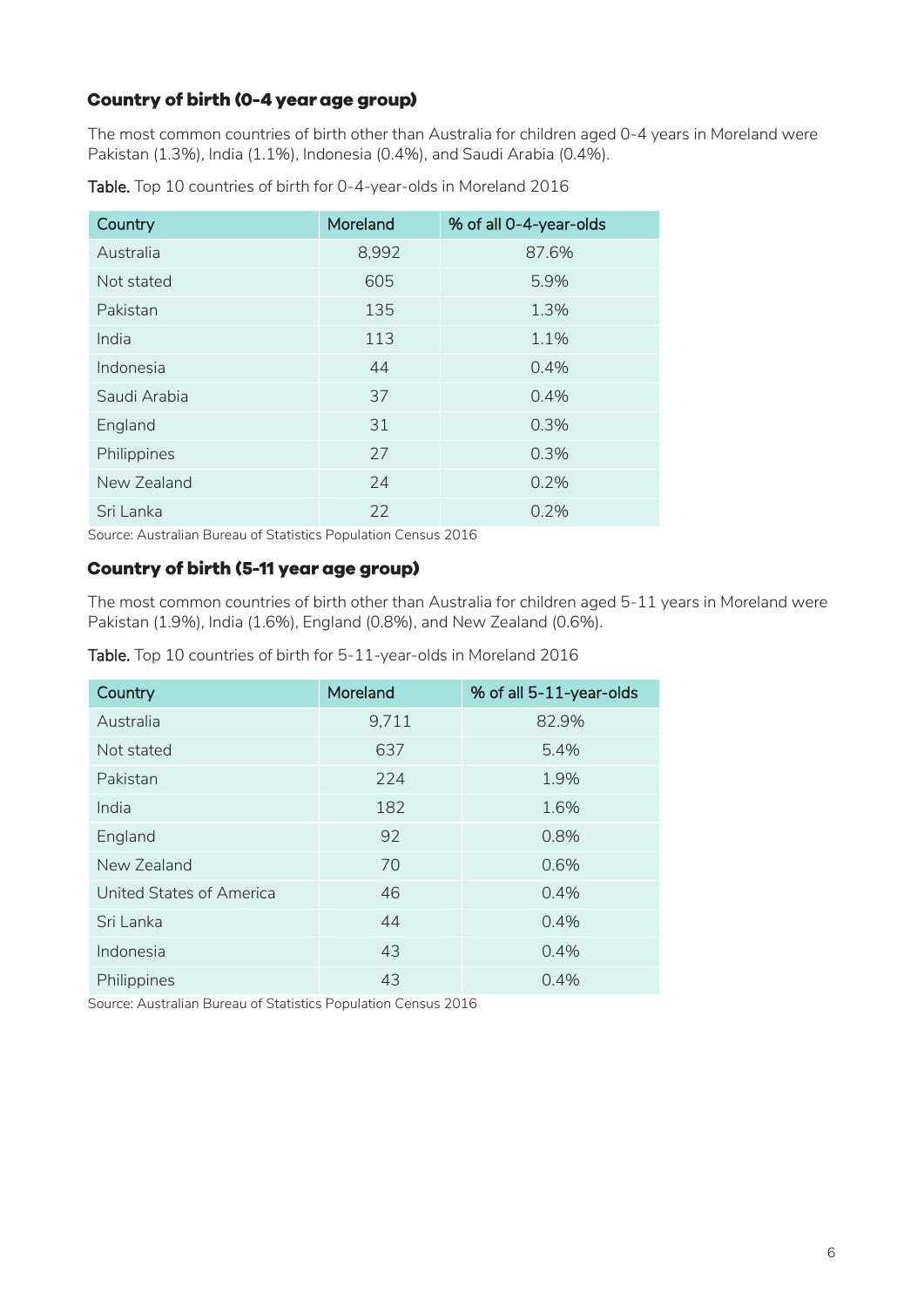#### **Country of birth (12-17 year age group)**

The most common countries of birth other than Australia for young people aged 12-17 years in Moreland were China (1.1%), Pakistan (1.0%), India (0.8%), and New Zealand (0.8%).

| Country                          | Moreland | % of all 12-17-year-olds |
|----------------------------------|----------|--------------------------|
| Australia                        | 6,663    | 83.0%                    |
| Not stated                       | 429      | 5.3%                     |
| China (excludes SARs and Taiwan) | 86       | 1.1%                     |
| Pakistan                         | 82       | 1.0%                     |
| India                            | 68       | 0.8%                     |
| New Zealand                      | 61       | 0.8%                     |
| England                          | 60       | 0.7%                     |
| Philippines                      | 51       | 0.6%                     |
| Sri Lanka                        | 36       | 0.4%                     |
| Iran                             | 26       | 0.3%                     |

Table. Top 10 countries of birth for 12-17-year-olds in Moreland 2016

Source: Australian Bureau of Statistics Population Census 2016

#### **Country of birth (18-24 year age group)**

The most common countries of birth other than Australia for children aged 18-24 years in Moreland were China (4.0%), Nepal (3.6%), Pakistan (2.9%), and India (2.7%).

Table. Top 10 countries of birth for 18-24-year-olds in Moreland 2016

| Country                          | Moreland | % of all 18-24-year-olds |
|----------------------------------|----------|--------------------------|
| Australia                        | 10,858   | 67.8%                    |
| Not stated                       | 958      | 6.0%                     |
| China (excludes SARs and Taiwan) | 638      | 4.0%                     |
| Nepal                            | 573      | 3.6%                     |
| Pakistan                         | 458      | 2.9%                     |
| India                            | 430      | 2.7%                     |
| New Zealand                      | 287      | 1.8%                     |
| England                          | 178      | 1.1%                     |
| Malaysia                         | 148      | 0.9%                     |
| Lebanon                          | 99       | 0.6%                     |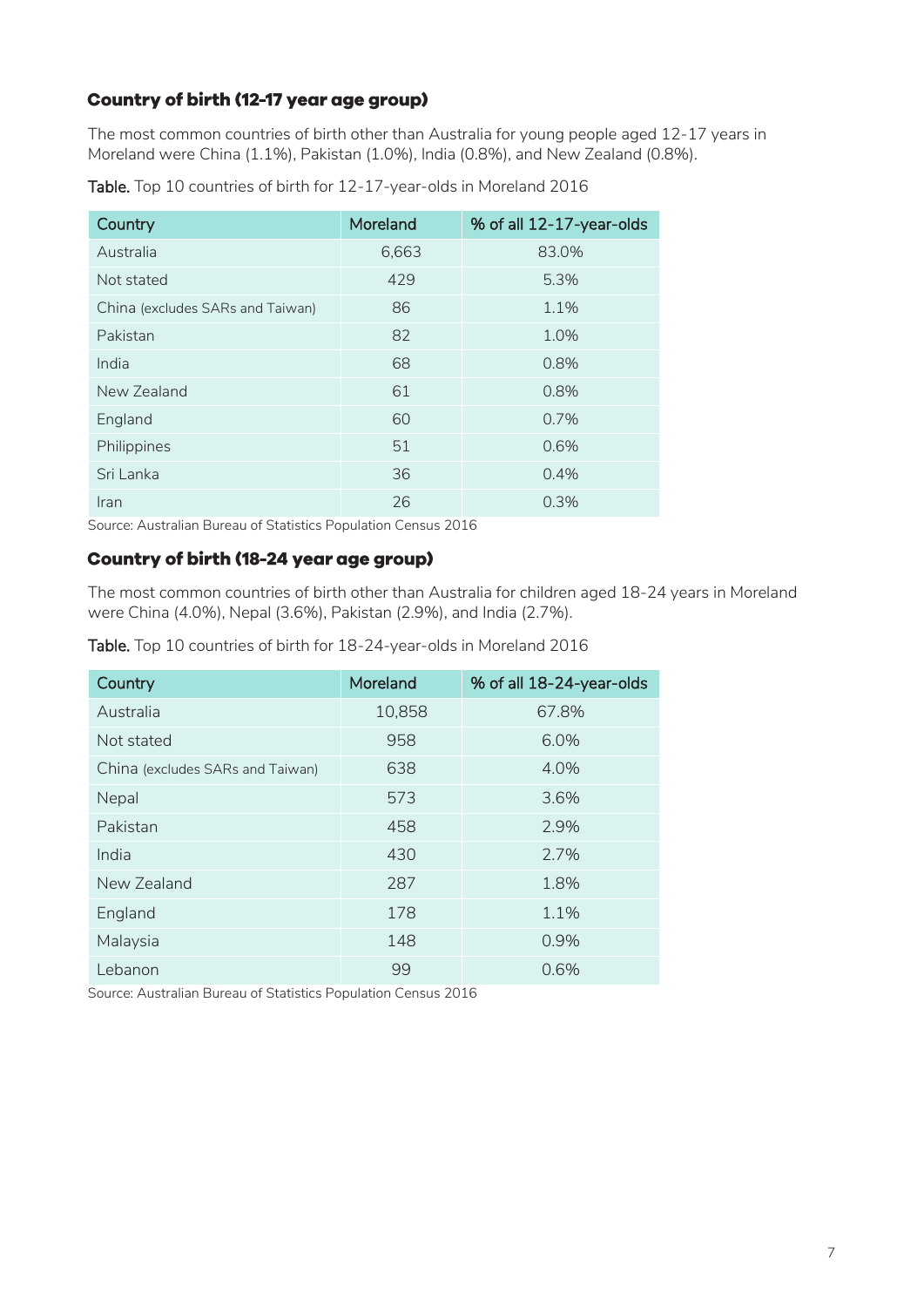## <span id="page-7-0"></span>**Recent arrivals**

There are a variety of metrics and definitions of recent arrivals in Australia. For the purpose of this brief, recent arrivals refers to people who arrived in Australia within the five years prior to the ABS Population Census most recently conducted in 2016. Recent arrivals migrate to Australia for a variety of reasons and may belong to several different migration streams. According to VicHealth, young people who are recent arrivals are a very diverse group whose experiences of migration and settlement in Australia may vary based on country of origin, cultural background, migration stream, socioeconomic status, gender, sexuality, faith, age of arrival, level of English proficiency, prior education, family structures, and workplace experience<sup>2</sup>.

## **Recent arrivals by age group**

In 2016, one in ten young people aged 0-24 in Moreland had arrived in Australia within the past five years. This was slightly higher than the average for Greater Melbourne (9.2%) in 2016. For the 18-24 year age group in Moreland, nearly two in ten (19%) were recent arrivals in 2016.

| <b>Age Group</b> | <b>Moreland</b>                                      | <b>Greater Melbourne</b>                        |                                                 |
|------------------|------------------------------------------------------|-------------------------------------------------|-------------------------------------------------|
|                  | <b>Recent Arrival</b><br>(Arrival between 2012-2016) | % of total age group<br>who are recent arrivals | % of total age group who are<br>recent arrivals |
| $0-4$ years      | 614                                                  | 6.4%                                            | 4.8%                                            |
| $5-11$ years     | 768                                                  | 6.9%                                            | 6.3%                                            |
| $12-17$ years    | 315                                                  | 4.1%                                            | 5.7%                                            |
| $18-24$ years    | 2,818                                                | 18.7%                                           | 16.6%                                           |
| <b>Total</b>     | 4,519                                                | 10.4%                                           | $9.2\%$                                         |

Table. Young people in Moreland & Greater Melbourne who were recent arrivals in 2016

Source: Australian Bureau of Statistics Population Census 2016

-



#### Percentage of young people who were recent arrivals in 2016 in Moreland and Greater Melbourne

<sup>2</sup> VicHealth, Data61, CSIRO, & MYAN 2017, *Bright Futures: Spotlight on the wellbeing of young people from refugee and migrant backgrounds*. Victorian Health Promotion Foundation, Melbourne.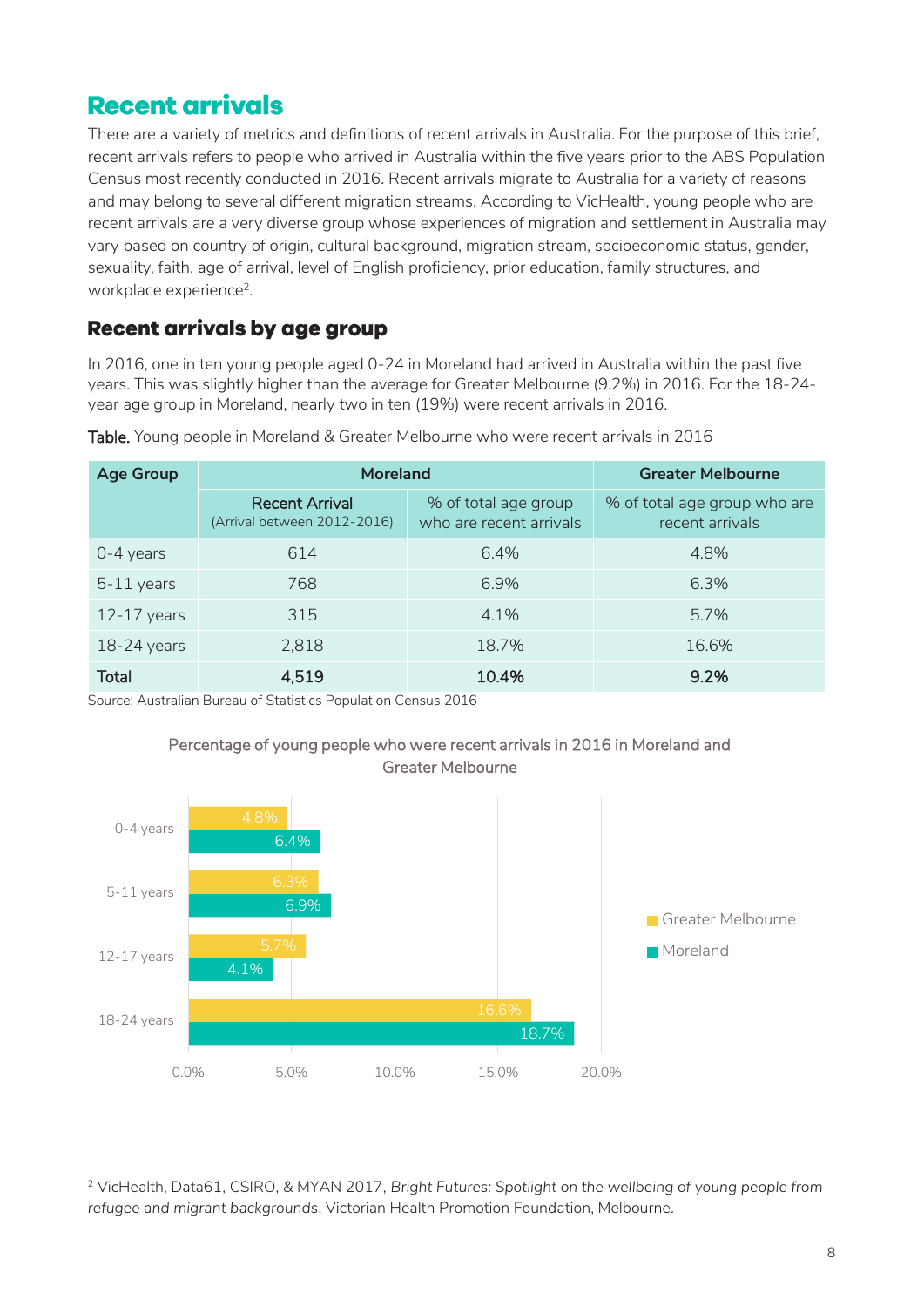## **Countries of birth for recent arrivals**

The most common countries of birth for recent arrivals aged 0-24 in Moreland in 2016 were Pakistan (14%), India (13%), Nepal (13%), and China (12%).

Table. Most common countries of birth for young people aged 0-24 in Moreland who arrived within the five years prior to the 2016 Population Census

| Country                          | <b>Total</b> | % of all 0-24-year-old<br>new arrivals |
|----------------------------------|--------------|----------------------------------------|
| Pakistan                         | 651          | 14.4%                                  |
| India                            | 597          | 13.2%                                  |
| Nepal                            | 563          | 12.5%                                  |
| China (excludes SARs and Taiwan) | 536          | 11.9%                                  |
| New Zealand                      | 235          | 5.2%                                   |
| Malaysia                         | 137          | 3.0%                                   |
| England                          | 129          | 2.9%                                   |
| Indonesia                        | 114          | 2.5%                                   |
| Philippines                      | 92           | 2.0%                                   |
| Saudi Arabia                     | 85           | 1.9%                                   |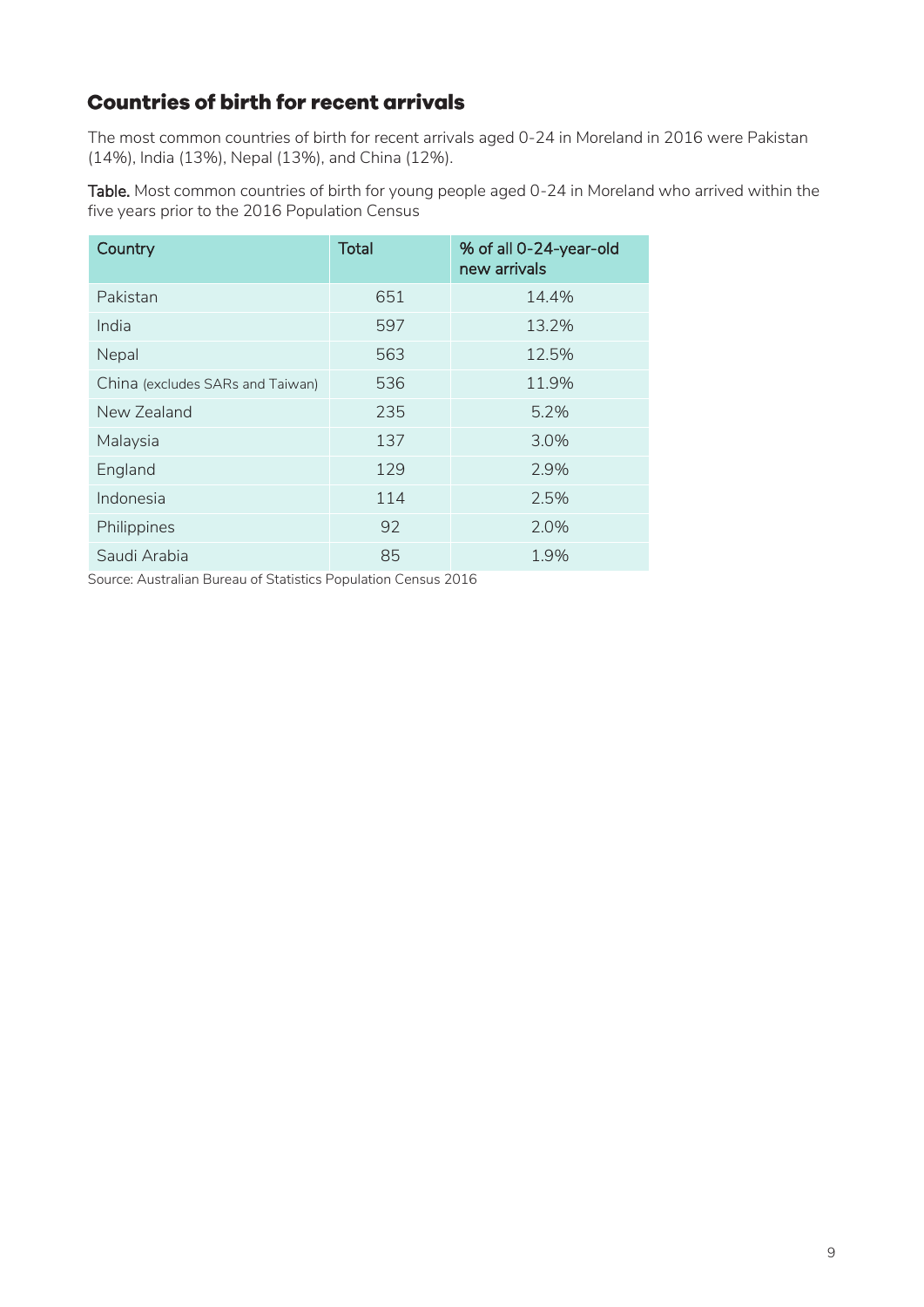## <span id="page-9-0"></span>**Language spoken at home**

Speaking multiple languages among children and young people is tied to many health, social, and cultural benefits including strong literacy development, cognitive development, and intercultural learning and competency 3 . Language spoken at home is an Australian Bureau of Statistics Population Census question that considers the number of people who speak a language other than English at home.

#### Young people who speak a language other than English at home

One third (33.3%) of young people aged 0-24 in Moreland spoke a language other than English at home in 2016. That is a total of nearly 15,000 young people speaking a language other than English at home and is higher than the Greater Melbourne average of 30%.

Table. Languages spoken at home other than English by age group in Moreland & Greater Melbourne 2016

| Age group     |         |                    | <b>Moreland</b>                                                            | <b>Greater Melbourne</b>                                                   |
|---------------|---------|--------------------|----------------------------------------------------------------------------|----------------------------------------------------------------------------|
|               | English | Other<br>languages | % of total age group who<br>speak a language other<br>than English at home | % of total age group who<br>speak a language other<br>than English at home |
| $0-4$ years   | 6,011   | 2,937              | 30.0%                                                                      | 28.2%                                                                      |
| $5-11$ years  | 7,369   | 3,731              | 31.9%                                                                      | 26.6%                                                                      |
| $12-17$ years | 4,930   | 2.676              | 33.5%                                                                      | 26.4%                                                                      |
| $18-24$ years | 9,496   | 5,586              | 35.1%                                                                      | 34.9%                                                                      |
| <b>Total</b>  | 27,879  | 14,919             | 33.3%                                                                      | 30.0%                                                                      |

Source: Australian Bureau of Statistics Population Census 2016

-





<sup>3</sup> Fernandez, S 2007, 'Promoting the benefits of language learning', *Department of Education and Training*, pp. 1-21.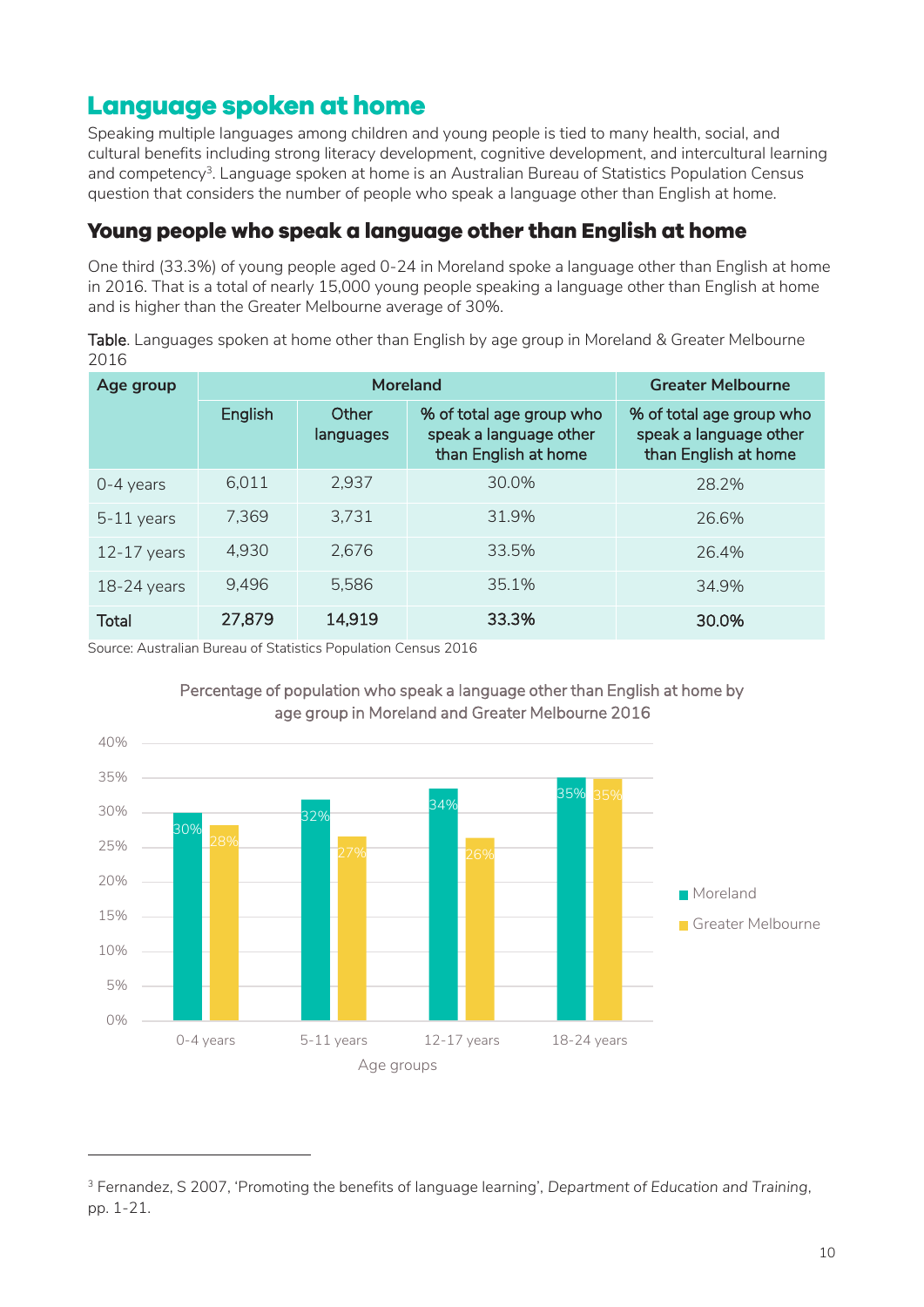## Most common languages spoken at home

The most common languages spoken at home in 2016 other than English among young people aged 0- 24 were Arabic (6.6%), Urdu (3.5%), and Greek (2.6%).

| Language spoken at home | <b>Total</b> | % of total young people aged 0-24 |
|-------------------------|--------------|-----------------------------------|
| English                 | 28,061       | 60.9%                             |
| Arabic                  | 3,040        | 6.6%                              |
| Not stated              | 2,669        | 5.8%                              |
| Urdu                    | 1,613        | 3.5%                              |
| Greek                   | 1,209        | 2.6%                              |
| Mandarin                | 1,127        | 2.4%                              |
| Italian                 | 1,116        | 2.4%                              |
| Turkish                 | 853          | 1.9%                              |
| Nepali                  | 775          | 1.7%                              |
| Vietnamese              | 451          | 1.0%                              |

Table. Top 10 languages spoken at home among young people aged 0-24 in Moreland 2016



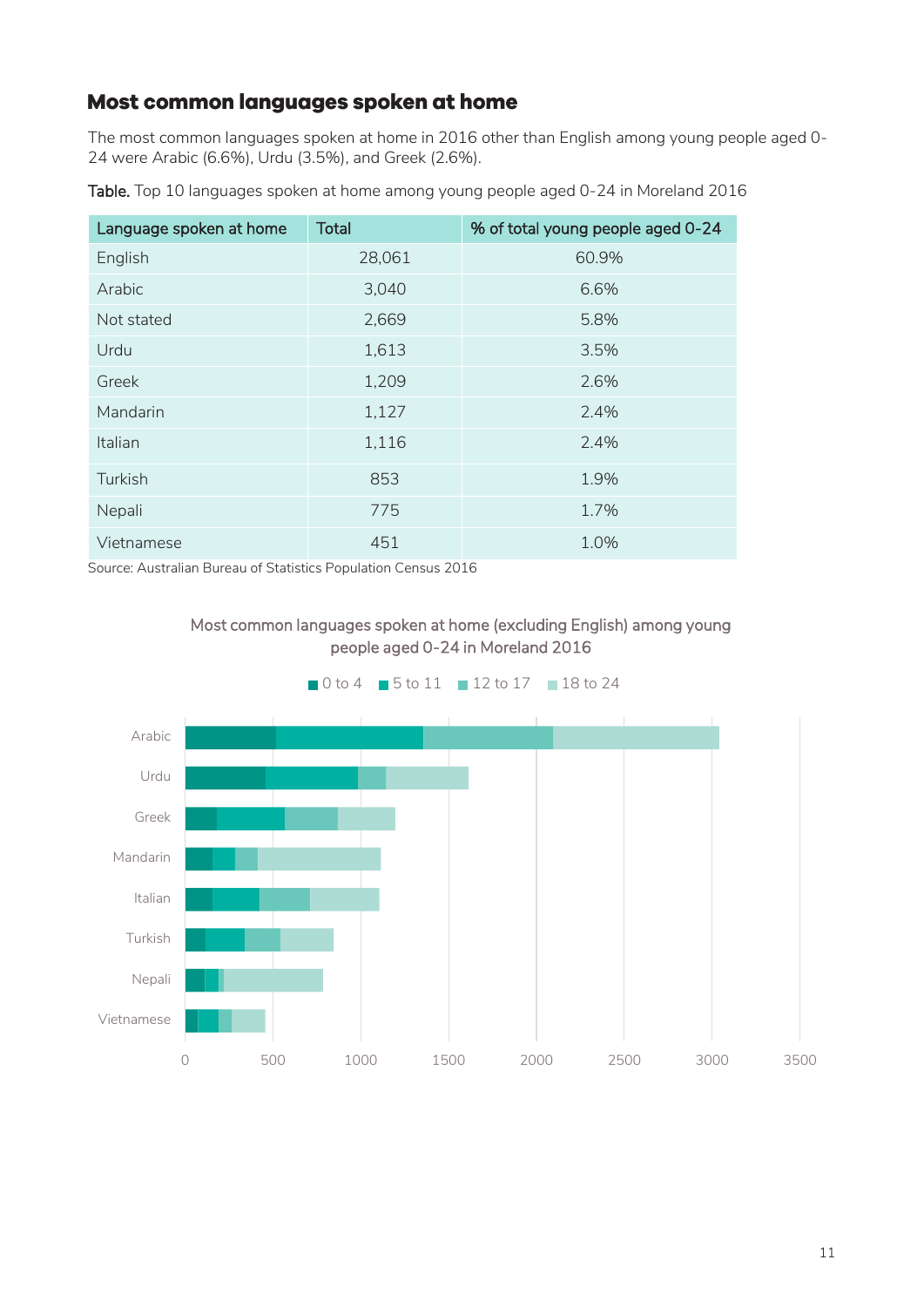# <span id="page-11-0"></span>**English proficiency**

English proficiency considers proficiency in spoken English among people who speak a language other than English at home. English proficiency is measured by asking respondents to the Population Census how well they speak English. "Very well" and "well" are considered proficient, and "not well" and "not at all" are considered not proficient. English proficiency is higher among young people aged 5-24 than the overall population of Moreland. According to the Australian Research Alliance for Children and Youth, young people often gain English language skills faster than other members of their families, and they are often expected to take on additional responsibilities including translation and representing their families 4 . Young people who themselves have language barriers may also face language-based discrimination, including difficulty accessing housing and lack of knowledge of services available to them $^{\rm 4}$ .

## English proficiency by age group

Only 1.5% of young people aged 5-24 reported not being proficient in English in Moreland in 2016. This translates to over 500 young people who reported speaking English "not well" or "not at all". This is much lower than for the overall population of Moreland in which 6.4% of people reported not being proficient in English in 2016. A lower percentage of young people in Moreland are not proficient in English than the Greater Melbourne average (2%).

| Age group     | <b>Moreland</b><br>Number of young people<br>not proficient in English | <b>Moreland</b><br>% of total age group who are<br>not proficient | <b>Greater Melbourne</b><br>% of total age group who are<br>not proficient |
|---------------|------------------------------------------------------------------------|-------------------------------------------------------------------|----------------------------------------------------------------------------|
| $5-11$ years  | 199                                                                    | 1.7%                                                              | 1.6%                                                                       |
| $12-17$ years | 83                                                                     | $1.0\%$                                                           | $1.1\%$                                                                    |
| $18-24$ years | 261                                                                    | 1.6%                                                              | 2.8%                                                                       |
| Total         | 543                                                                    | 1.5%                                                              | 2.0%                                                                       |

Table. English proficiency by age group in Moreland and Greater Melbourne 2016

Source: Australian Bureau of Statistics Population Census 2016

### **English proficiency & new arrivals**

-

In Moreland, over half (53%) of young people who were not proficient in English had arrived in Australia within the five years prior to 2016. However, this was not constant across all age groups. For young people aged 18-24 years, over two thirds of those not proficient in English arrived in Australia between 2012-2016. Conversely, only 36% of young people aged 12-17, and only 41% of young people aged 5- 11 who were not proficient in English were new arrivals.

Table. Year of arrival for young people who are not proficient in English

| Age group     | New arrivals* not<br>proficient in English | % of total young people not proficient in English<br>who arrived in Australia in the last 5 years |  |  |
|---------------|--------------------------------------------|---------------------------------------------------------------------------------------------------|--|--|
| $5-11$ years  | 81                                         | 40.7%                                                                                             |  |  |
| $12-17$ years | 30                                         | 36.1%                                                                                             |  |  |
| $18-24$ years | 176                                        | 67.4%                                                                                             |  |  |
| Total         | 287                                        | 52.9%                                                                                             |  |  |

\*New arrivals = People who arrived in Australia between 2012-2016 in the five years prior to the 2016 Census. Source: Australian Bureau of Statistics Population Census 2016

<sup>4</sup> Australian Research Alliance for Children & Youth 2007, 'Multicultural Youth in Australia: Settlement and Transition', pp. 1-43.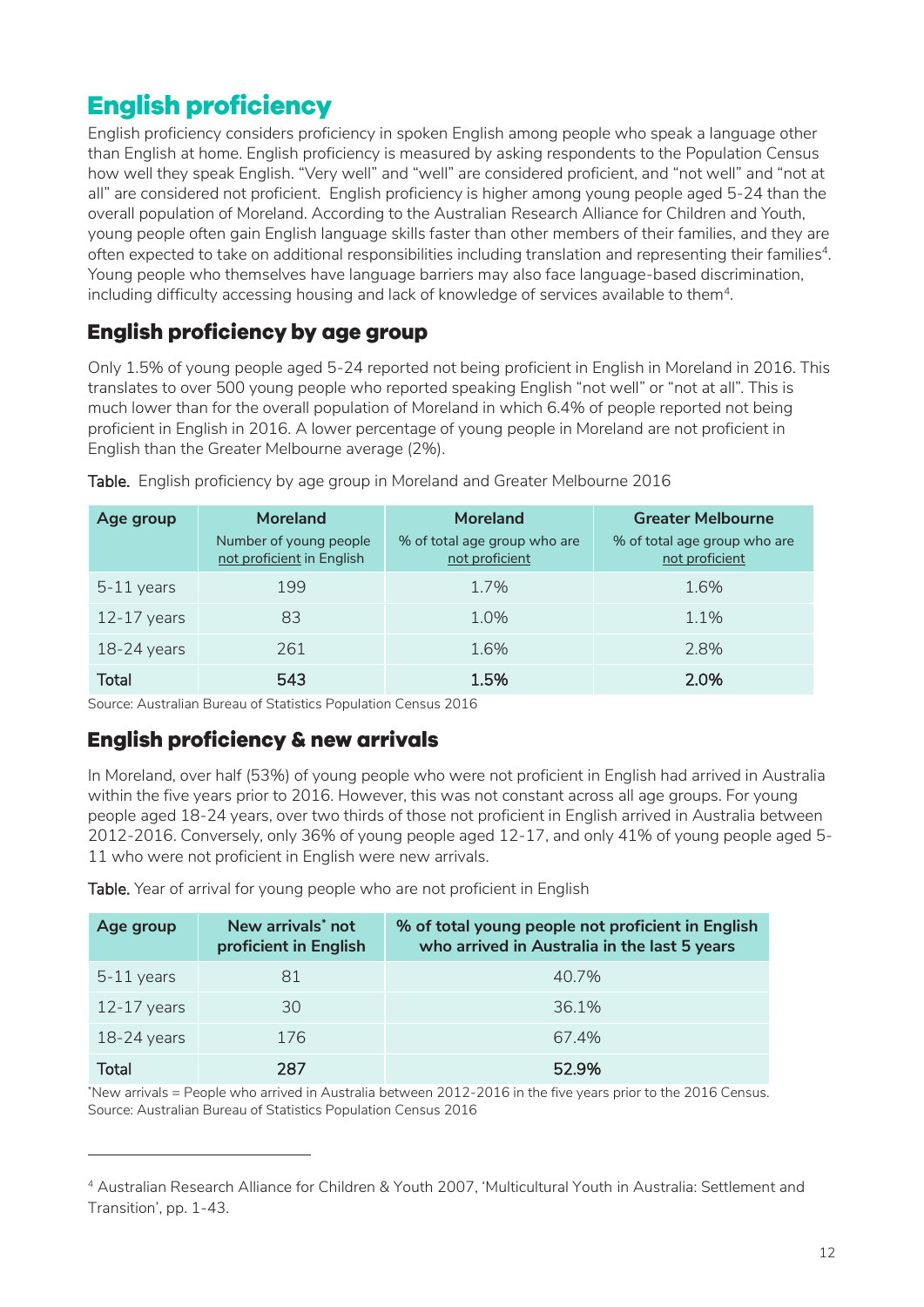## **English proficiency by suburb**

Suburbs with the highest number of young people who are not proficient in English in 2016 were Glenroy (97), Fawkner (78), and Coburg (78). Suburbs with the highest percentage of young people who are not proficient in English were Fawkner (2.5%), Glenroy (2.1%), and Coburg North (1.8%).

| <b>Suburb</b>         | 5-11 years     | $12-17$ years  | <b>18-24 years</b> | <b>Total</b>   | % of total suburb |
|-----------------------|----------------|----------------|--------------------|----------------|-------------------|
| <b>Brunswick</b>      | 3              | 3              | 42                 | 48             | 1.2%              |
| <b>Brunswick East</b> | 3              | $\Omega$       | 16                 | 19             | 1.2%              |
| <b>Brunswick West</b> | 21             | 3              | 22                 | 46             | 1.4%              |
| Coburg                | 36             | 11             | 31                 | 78             | 1.6%              |
| Coburg North          | 14             | $\overline{4}$ | 9                  | 27             | 1.8%              |
| Fawkner               | 41             | 3              | 34                 | 78             | 2.5%              |
| Glenroy               | 33             | 12             | 52                 | 97             | 2.1%              |
| Gowanbrae             | $\overline{0}$ | $\Omega$       | $\bigcap$          | $\overline{0}$ | 0.0%              |
| Oak Park              | $\bigcap$      | 9              | 5                  | 14             | 1.7%              |
| Hadfield              | 3              | $\Omega$       | 9                  | 12             | 1.7%              |
| Pascoe Vale           | 24             | 3              | 11                 | 38             | 1.3%              |
| Pascoe Vale South     | 0              | 3              | 3                  | 6              | 0.6%              |

Table. Young people who are not proficient in English by suburb and age group in Moreland 2016

Source: Australian Bureau of Statistics Population Census 2016





 $\blacksquare$  5-11 years  $\blacksquare$  12-17 years  $\blacksquare$  18-24 years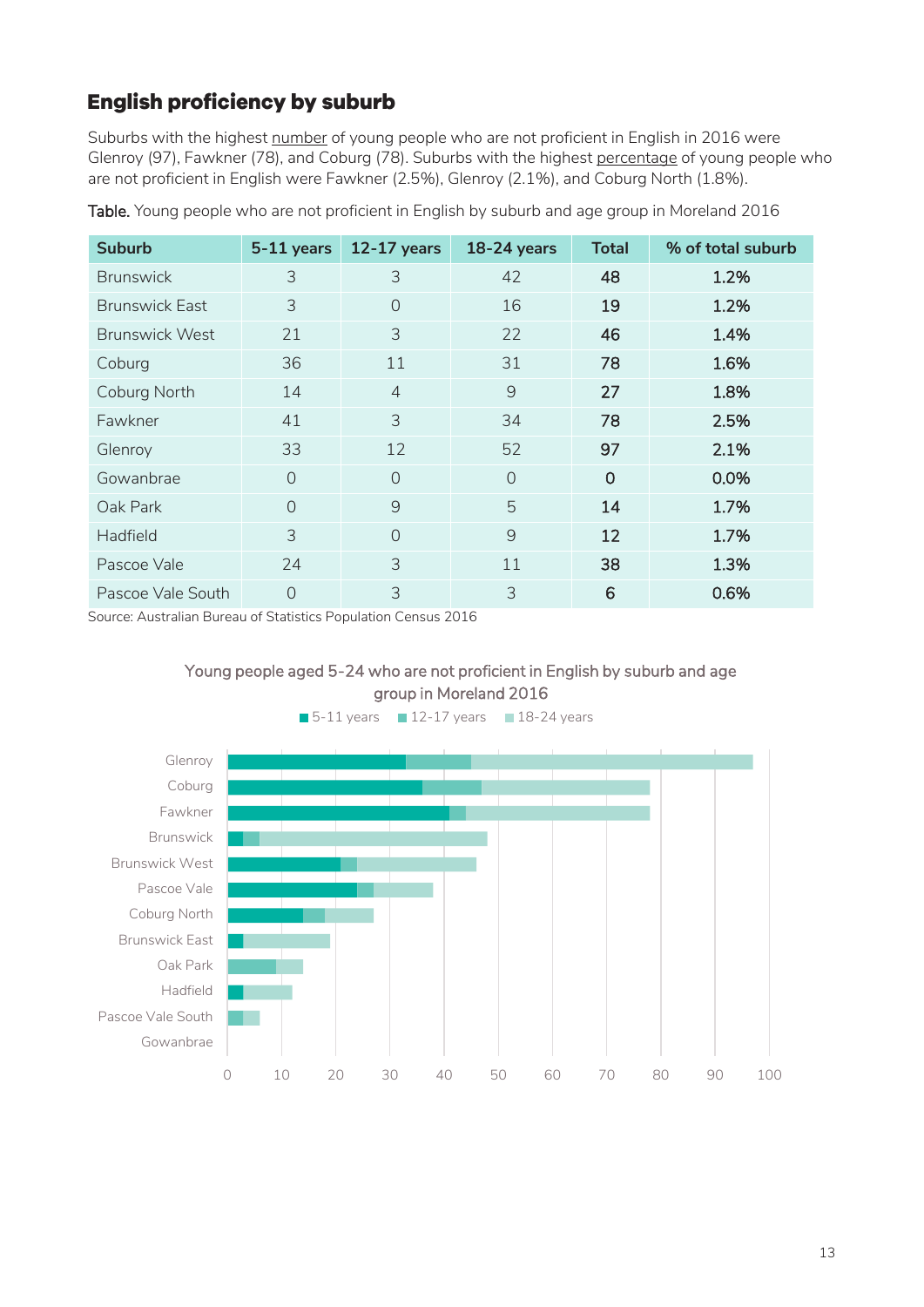# <span id="page-13-0"></span>**Religious affiliation**

## Religious affiliation by age group

57% of young people aged 0-24 in Moreland identified as having a religious affiliation in 2016. This is slightly higher than the Greater Melbourne average of 56.1%. The 12-17-year-old age group had the highest proportion of young people with a religious affiliation (67%), whereas 18-24-year-olds have the lowest (50%).

| Age group     |                                 | <b>Moreland</b>             |                                                | <b>Greater Melbourne</b>                       |
|---------------|---------------------------------|-----------------------------|------------------------------------------------|------------------------------------------------|
|               | <b>Religious</b><br>affiliation | No religious<br>affiliation | % of age group with a<br>religious affiliation | % of age group with a<br>religious affiliation |
| $0-4$ years   | 5,468                           | 3,690                       | 54.0%                                          | 53.4%                                          |
| $5-11$ years  | 7,235                           | 3,498                       | 61.9%                                          | 60.2%                                          |
| $12-17$ years | 5,340                           | 1,976                       | 66.9%                                          | 61.0%                                          |
| $18-24$ years | 8,023                           | 6,297                       | 50.1%                                          | 50.9%                                          |
| <b>Total</b>  | 26,056                          | 15,583                      | 57.0%                                          | 56.1%                                          |

Table. Religious affiliation by age group in Moreland and Greater Melbourne



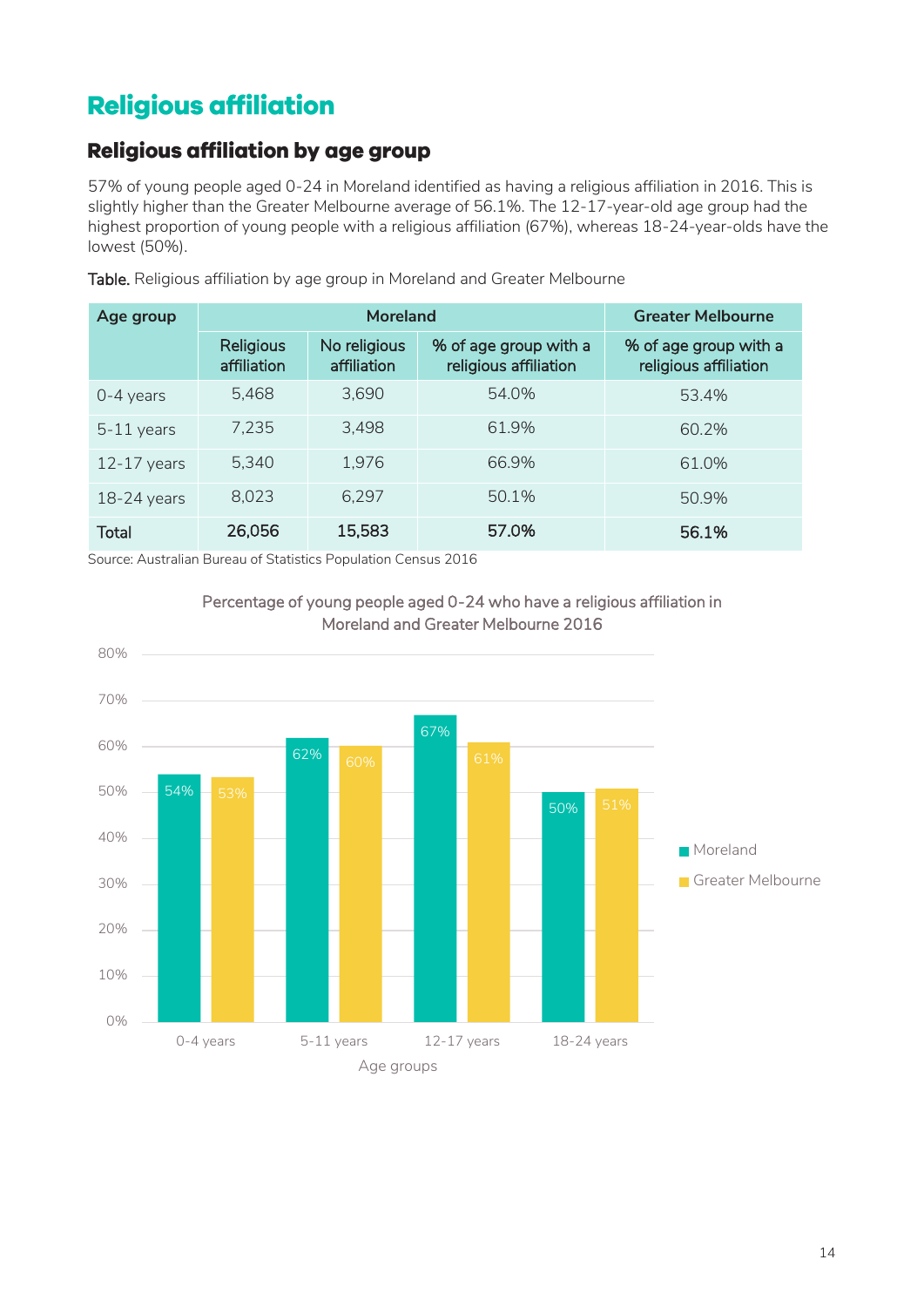## **Most common religious affiliations**

The most common religious affiliations in Moreland for young people aged 0-24 in 2016 were Christianity (39%), No religious affiliation (37%), and Islam (17%).

| <b>Religious affiliation</b>               | Total  | % of all 0-24-year-olds |
|--------------------------------------------|--------|-------------------------|
| Christianity                               | 16,301 | 38.8%                   |
| No religious affiliation / Secular beliefs | 15,642 | 37.3%                   |
| <b>Islam</b>                               | 7,162  | 17.1%                   |
| Hinduism                                   | 1,433  | 3.4%                    |
| <b>Buddhism</b>                            | 756    | 18%                     |

Other Religions 6.9% Inadequately described and the 273 contract of  $\sim$  273 contract 273 contract 0.7%

Judaism  $0.1\%$ 

Table. Most common religious affiliations of individuals aged 0-24 in Moreland 2016

Source: Australian Bureau of Statistics Population Census 2016



Most common religious affiliations for young people aged 0-24 in Moreland 2016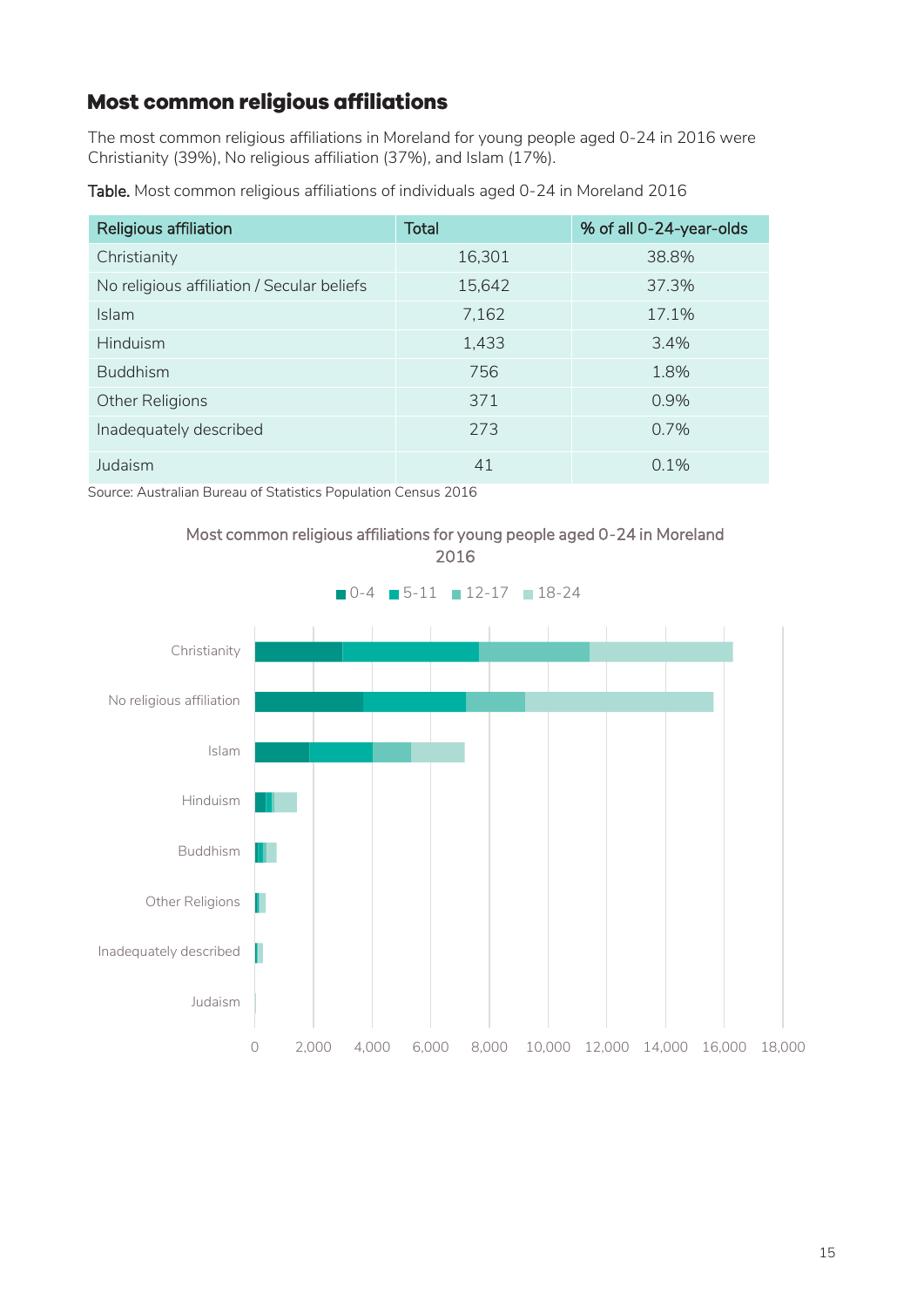# <span id="page-15-0"></span>**Aboriginal & Torres Strait Islanders**

## **Aboriginal & Torres Strait Islanders**

In Moreland 2016, 0.65% of individuals between 0-24 were Aboriginal, 0.05% were Torres Strait Islander, and 0.03% identified as both. There were 337 individuals between the ages of 0-24 that identified as Aboriginal and/or Torres Strait Islander. 110 individuals among the 18-24 category which identified as Aboriginal and 13 individuals in the 18-24 category identifying as Torres Strait Islander. Also, in the 18-24 category were 3 individuals that reported to identify as Aboriginal and Torres Strait Islander. There were also a high number of Not Stated responses, in each category.

0.73% of young people aged 0-24 in Moreland identify as Aboriginal, Torres Strait Islander, or both Aboriginal and Torres Strait Islander. This is slightly lower than the Greater Melbourne average of 0.85%.

| Table. Percentage of Aboriginal and Torres Strait Islander and non-Indigenous peoples between 0-24 in |  |  |
|-------------------------------------------------------------------------------------------------------|--|--|
| Moreland in 2016                                                                                      |  |  |
|                                                                                                       |  |  |

| <b>Aboriginal &amp; Torres Strait Islanders</b> | <b>Moreland</b> |          | <b>Greater Melbourne</b> |
|-------------------------------------------------|-----------------|----------|--------------------------|
|                                                 | <b>Number</b>   | Percent  | Percent                  |
| Aboriginal                                      | 301             | 0.65%    | 0.80%                    |
| <b>Torres Strait Islander</b>                   | 22              | 0.05%    | 0.03%                    |
| Both Aboriginal & Torres Strait Islander        | 14              | $0.03\%$ | $0.02\%$                 |
| Non-Indigenous                                  | 43,235          | 93.81%   | 94.20%                   |
| Not Stated                                      | 2,517           | 5.46%    | 4.95%                    |

Source: Australian Bureau of Statistics Population Census 2016



#### Aboriginal and Torres Strait Island young people aged 0-24 in Moreland